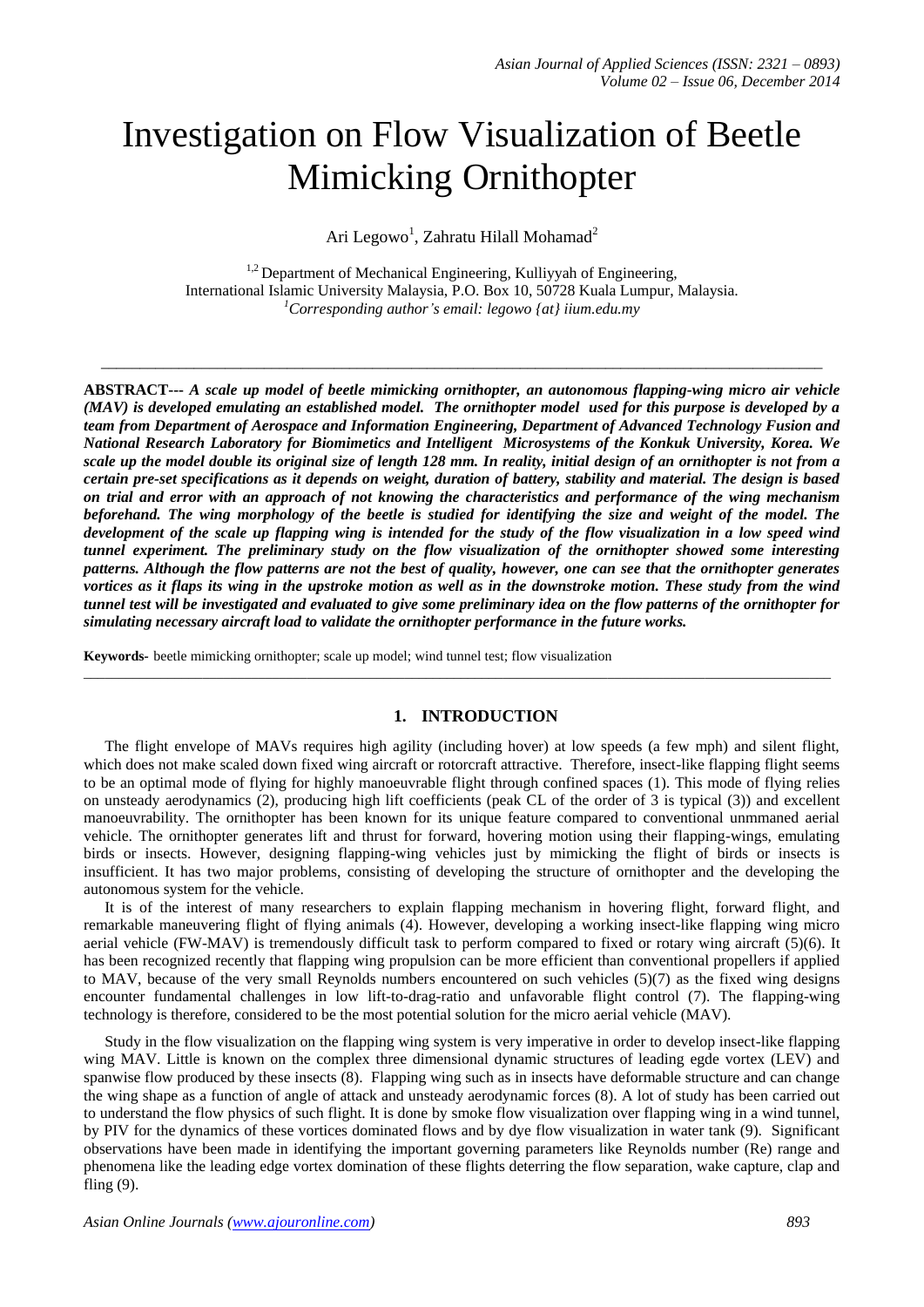## **2. OVERVIEW OF THE BEETLE MIMICKING ORNITHOPTER**

#### *Insect-like Flapping Motion*

In the conventional aircraft, a propeller is used for generating thrust, and fixed wing for lift forces. The ornithopter's wing must provide both of these fundamental forces. In addition, the forces on the ornithopter's wing vary throughout the flapping cycle, and the formation of wing as well. Insects fly by oscillating (frequency range:  $5 - 200$  Hz) and rotating their wings through large angle as it is not limited by internal skeleton (10). The wing beat cycle can be divided into two distinct phases, the downstroke and the upstroke. On the downstroke maneuver, air is displaced in a downward and backward direction, so that the angle of attack changes noticeably during this motion (10). At the most downwards position, the wing is twisted rapidly and the leading edge points backwards. Meanwhile, during the upstroke, the wing is pushed upwards and at the highest point the wing is twisted again (10). On the upstroke maneuver, in order to make a positive global lift, the situation is reversed being the area of the wing is smaller than before. In order to make the area of the wing smaller, birds or insects use different techniques, such as manipulating the form of the wing. The downstroke lasts longer than the upstroke in forward flight for producing thrust and in hover they are equal (10).

#### *Beetle Mimicking Ornithopter*

A beetle-mimicking flapping wing developed by a team from Konkuk University, Seoul, Korea becomes an interest for this research. The beetles of species *Allomyrina dichotoma* from *coleopteran* order have large body size and two pairs of wing: elytra (outer wings, fore wings) and hind wings (inner wings) (4)(6). The deployment mechanism of the hind wing involves the unfolding motion of the wing structure triggered by actuation of muscles in the body of the beetle. It also needs to swing its whole wing member around the wing joint to deploy the hind wings (6). The hind wing of the beetle have a folding ratio of 2.3, meaning that it can expand its surface area more than two times larger in unfolded configuration from the folded configuration (6).

The study of wing kinematics of the beetle is important as the aerodynamic force generated by the wings can be computed. The flapping wing system of the beetle developed can flap its wings at a frequency of 37 Hz with a designated flapping angle of 160° which are similar to those of the real beetle (11). The supporting frames and linkages parts used a 0.8 mm thick glass/ epoxy sheet which was fabricated by a precision CNC machine from AutoCAD software design (11). The wing however were made of carbon prepreg strip and thin Polypropylene and were directly connected to the output links at the root of the leading edge veins. The trailing edges of the wings near wing roots were connected to the installed motor so that the wings can be twisted from root to tip during the flapping motion (11).

## **3. FLAPPING WING SYSTEM DESIGN**

#### *Wing Morphology: Size and Weight*

The original wing length from tip to tip is 128 mm. For our purpose, we scale up the length double its original size. However, we do not consider the weight of the flapping wing as this scale up model is for flow visualization in wind tunnel application.

#### *Method to Attach Wing to Flapper*

The wings were directly connected to the output links at the root of the leading edge veins. The trailing edges of the wings near wing roots were connected to installed motor as shown in Fig. 1 so that the wings can be twisted from wing root to wing tip during flapping motion.

#### *Power Supply*

The ornithopter system is actuated at 12 V by an external power supply (DC power supply) through very thin copper electric wires. At the applied voltage of 12 V, the flapping wing system could flap at the flapping frequency of about 37 Hz which is similar to the real beetle.

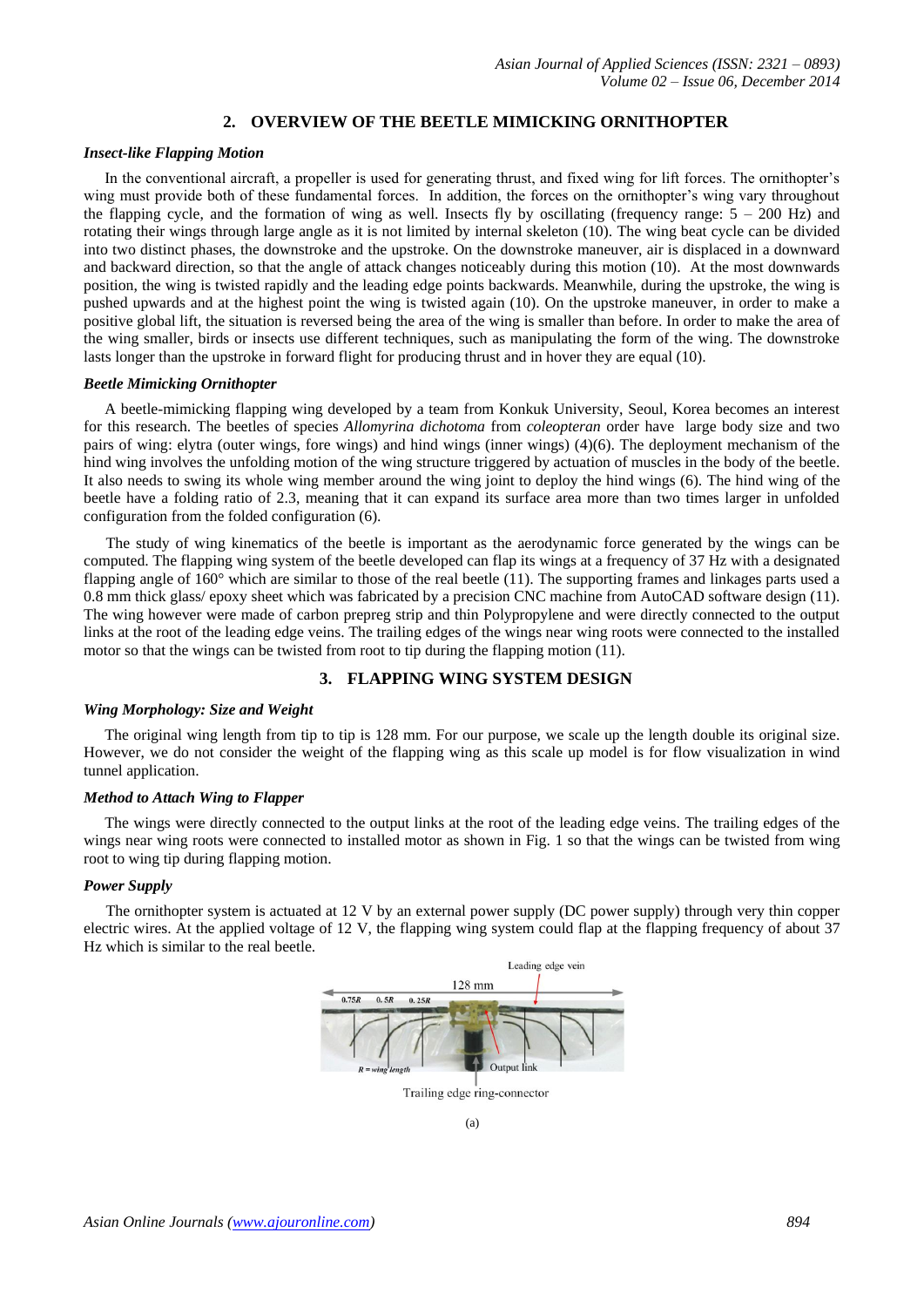

Fig. 1. A flapping wing system.

## **4. FLOW VISUALIZATION OF FLAPPING WING**

In many of the air flow experiments, it is very helpful to have an appreciation of the flow pattern existing. Banerjee et all. conducted an experiment for a flapping wing in a water tank, of size (150 cm x 50cm x 75cm). Sodium fluorescent dye was used to trace the fluid path. The research was to visualize the vortex dominated flow in flapping flight by injecting dye at suitable positions over the wing (9). The amount of dye injected and the location of ejection was however based on hit and trial to get a good visualization. The frequency of the flapping wing set for the experiment was 0.46 Hz and 0.7 Hz (9).

Tethered flight experiments on the visualization of flow field around the flapping wing of a drone beetle were conducted in Eiffel type low speed wind tunnel by Kitagawa et. all (8). He showed that the beetle (*Anomala cuprea)* has four phases of wing motions namely, feathering, clap-and-fling, upstroke and downstroke phases (8).

A study was carried out to investigate the effects of the reduced frequency of a dragonfly-type model with two pairs of wings at low Reynolds numbers (12). It stated that the fore-wing and hind-wing of the model had a phase difference of 90°, and incidence angles of 0° and 10°, respectively (12).

#### *4.1 Experimental Setup*

The flow visualization of the wing wake region of the beetle-mimicking ornithopter was conducted by using a smokewire technique. The smoke flow visualization experiment was performed in a low speed wind tunnel.





The low speed wind tunnel has a test section of 300 mm x 300 mm x 600 mm. The hot wire was made up from two interwoven guitar strings which were attached to a supply voltage at both ends. The liquid used to generate the smoke in this experiment was SAFEX oil. After calibration of the wind tunnel, the experiment was setup as in Fig.2.The velocity of the wind tunnel was set to 10 m/s. The proper voltage supplied for the hot wire was 11 V. At this voltage, the smoke generated by the hot wire was steady and uniform.

The ornithopter was supplied a voltage of 12 V with frequency of 37 Hz. The model was positioned at 0° angle of attack. A camera was put in front of the test section to capture the image of the flow. The camera can capture the image at 25 frames per second.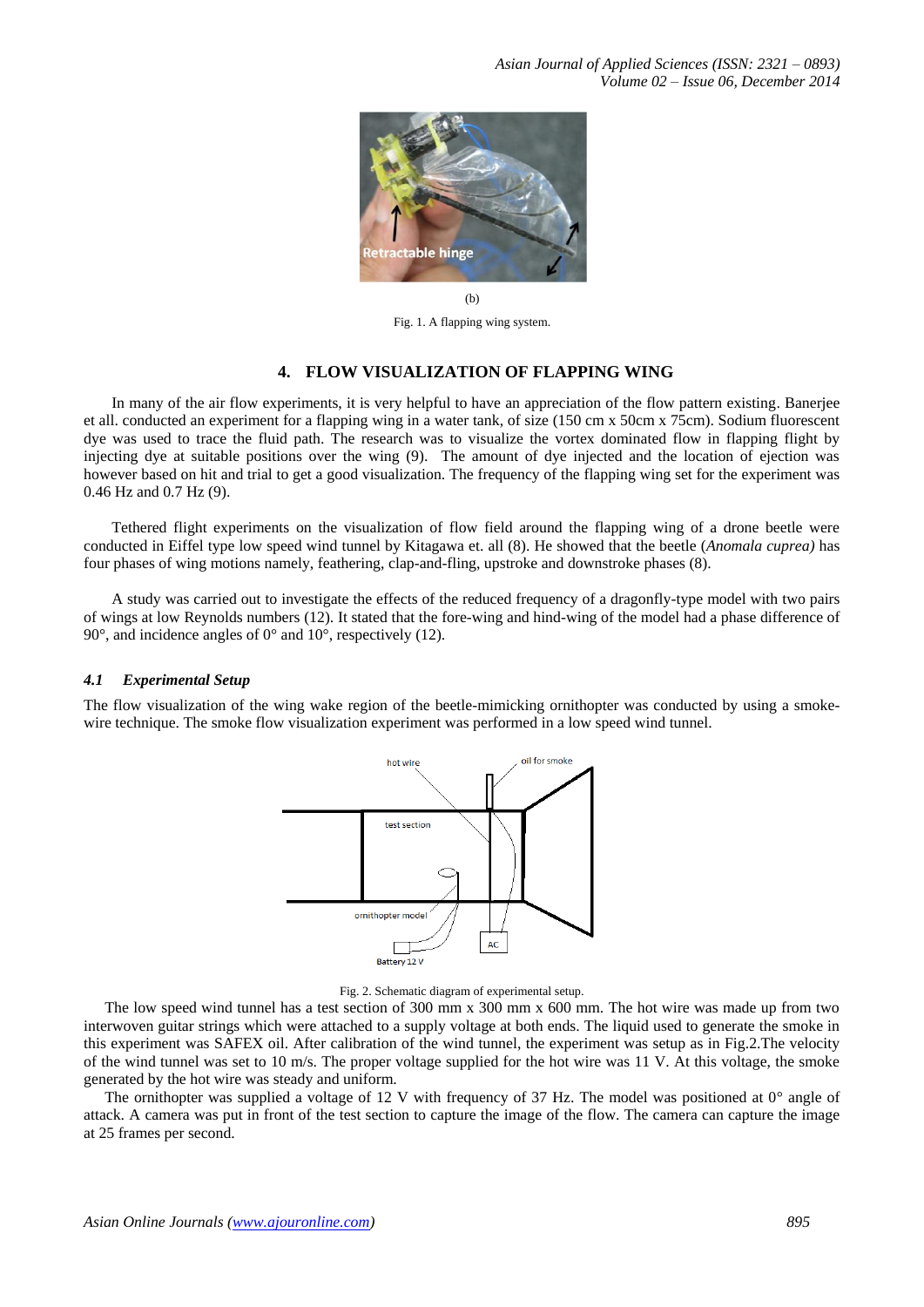## **5. RESULT**

Fig. 3 (a)-(f) showed the upstroke phase of the motion. Meanwhile Fig. 4 (g)-(k) showed the downstroke motion. Due to lacking of high speed camera, the images captured were not of the top quality. However, in the images, we can see that there are significant vortices created during the flapping which contributed to the lift upwards. As the study is preliminary to show the existence of vortices in the beetle-mimicking ornithopter, it is sufficient to see the generation of vortices around the wing. From the pictures, it can be seen that more vortices are generated when the wing tip is at the highest point during upstroke phase. In addition, even more vortices are created at the lowest point during the downstroke phase. Fejtek and Nehera (1980) showed that maximum lift and thrust were produced during the down stroke motion of the flapping wing.



Fig. 4. Flow visualization of beetle-mimicking ornithopter in downstroke motion.

In (12), it mentioned that the streaklines on the upper surface of the model wing were attached to the wing surface while the streaklines on the lower surface of the model wing were bent in the upstroke direction during the upstroke wing